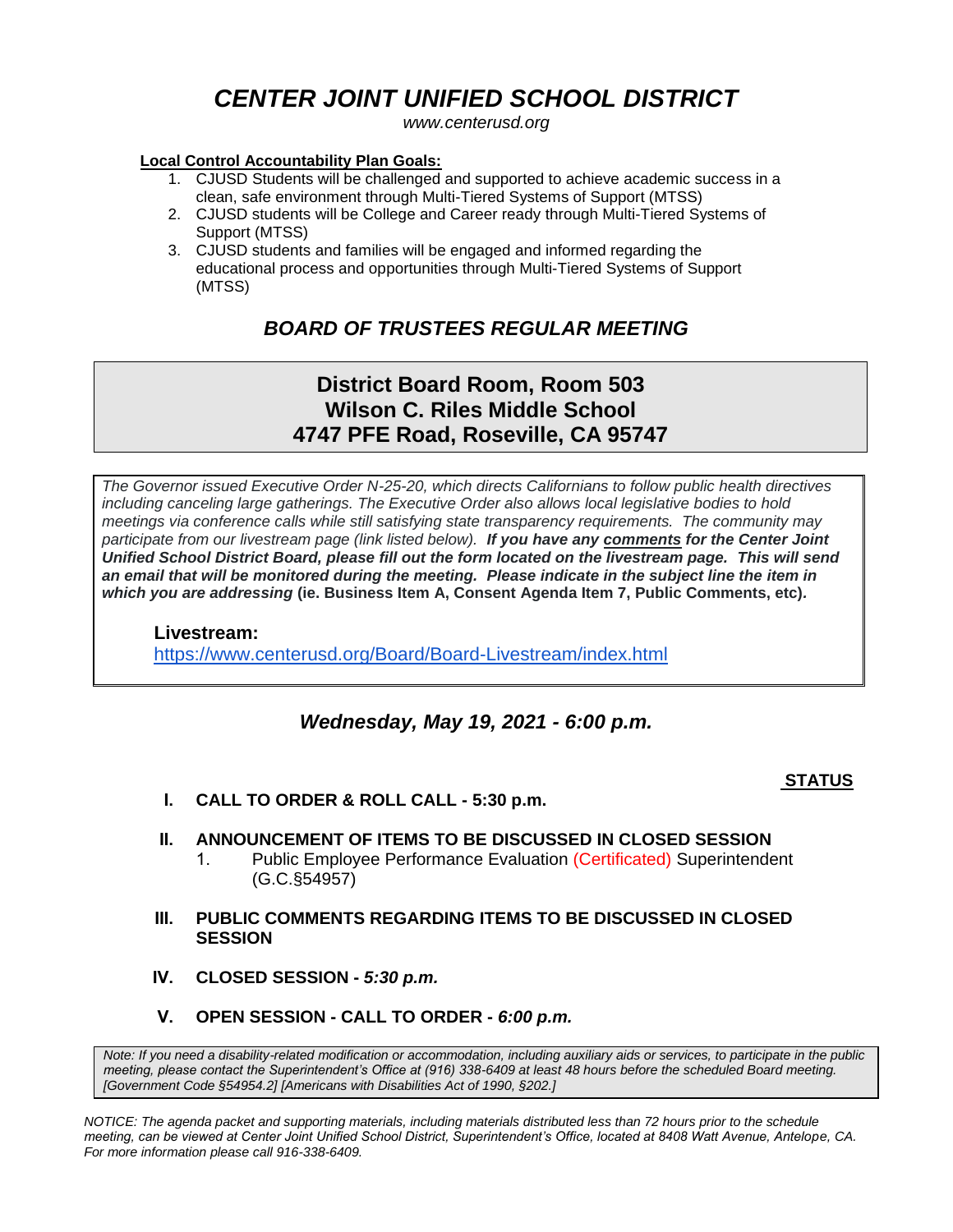| VII.                                                              | ANNOUNCEMENT OF ACTION TAKEN IN CLOSED SESSION                                                                                                                                                                                                                                                                                                                                                                                                                                                                                                                                                                                                                                                                 | Info/Action                   |
|-------------------------------------------------------------------|----------------------------------------------------------------------------------------------------------------------------------------------------------------------------------------------------------------------------------------------------------------------------------------------------------------------------------------------------------------------------------------------------------------------------------------------------------------------------------------------------------------------------------------------------------------------------------------------------------------------------------------------------------------------------------------------------------------|-------------------------------|
| VIII.                                                             | <b>ADOPTION OF AGENDA</b><br>Action                                                                                                                                                                                                                                                                                                                                                                                                                                                                                                                                                                                                                                                                            |                               |
| IX.                                                               | <b>ORGANIZATION REPORTS (3 minutes each)</b><br>CUTA - Venessa Mason, President<br>1.<br>2.<br>CSEA - Marie Huggins, President                                                                                                                                                                                                                                                                                                                                                                                                                                                                                                                                                                                 | <b>Info</b>                   |
| Χ.<br>Facilities & Op.                                            | <b>COMMITTEE UPDATES</b> (8 minutes each)<br>Facilities Update - Craig Deason<br>1.                                                                                                                                                                                                                                                                                                                                                                                                                                                                                                                                                                                                                            | Info                          |
| XI.<br>Curr. & Inst.                                              | <b>REPORTS/PRESENTATIONS</b> (8 minutes each)<br>Williams Complaint Process Quarter 3 Report - Mike Jordan<br>1.                                                                                                                                                                                                                                                                                                                                                                                                                                                                                                                                                                                               | Info                          |
| XII.                                                              | <b>COMMENTS FROM THE AUDIENCE REGARDING ITEMS NOT ON</b><br><b>THE AGENDA</b><br>Anyone may address the Board regarding any item that is within the Board's subject matter<br>jurisdiction. However, the Board may not discuss or take action on any item which is not on<br>this agenda except as authorized by Government Code Section 54954.2. A speaker shall be<br>limited to 3 minutes (Board Policy 9323). All public comments on items listed on this agenda<br>will be heard at the time the Board is discussing that item.                                                                                                                                                                           | Public<br>Comments<br>Invited |
| XIII.                                                             | <b>BOARD / SUPERINTENDENT REPORTS (20 minutes)</b>                                                                                                                                                                                                                                                                                                                                                                                                                                                                                                                                                                                                                                                             | Info                          |
| XIV.                                                              | Action<br><b>CONSENT AGENDA</b> (5 minutes)<br>NOTE: The Board will be asked to approve all of the following items by a single vote, unless any<br>member of the Board asks that an item be removed from the consent agenda and considered and<br>discussed separately.                                                                                                                                                                                                                                                                                                                                                                                                                                        |                               |
| Governance<br>↓<br>Personnel<br>↓<br>Special Ed.<br>Curr. & Inst. | Approve Adoption of Minutes from April 21, 2021 Regular Meeting<br>Approve Adoption of Minutes from April 23, 2021 Special Meeting<br>Approve Change of June Board Meeting Dates<br><b>Approve Classified Personnel Transactions</b><br><b>Approve Certificated Personnel Transactions</b><br>Approve Job Description and Salary Range for New Position of "Fiscal Analyst"<br>Approve Reduction in Hours of Account Technician (Payable) Position<br>Ratify 2020-21 Individual Service Agreements:<br>ISA #56<br>Meladee McCarty<br>Approve Professional Service Agreement: Document Tracking Services<br>10.<br>Ratify 2020-2021 Service Agreement with Center for Hearing Health, for Hearing<br>Screenings |                               |
| ↓<br>↓                                                            | Ratify 2020/2021 Contract with Dr. Robert A. Hoffman O.C., MCT Vision<br>11.<br>Screening<br>12.<br>Approve Out-of-State Travel to Attend Conference - Ron Clark Academy, Atlanta,<br>GA (North Country: J. Farrel, J. Larner, J. Catson, K. Brady-Kennedy, J. Smith,<br>D. Shepard, K. Hanson, D. Roland, D. Drummond, T. Plummer, K. Tricomo, L.<br>Day, and C. Jensen)                                                                                                                                                                                                                                                                                                                                      |                               |
| ↓<br>Facilities & Op.                                             | Approve 2021-2022 Designation of CIF Representative to League – Center HS<br>13.<br><b>Approve Discarded Library Books</b><br>14.<br>Approve Amended and Restated Developer Agreement between JEN California<br>15.<br>8, LLC and the Center Joint Unified School District                                                                                                                                                                                                                                                                                                                                                                                                                                     |                               |
| ↓                                                                 | Approve Resolution #24/2020-21: Approving Contracts, Leases, Requisitions or<br>16.<br>Purchase Orders Procured Pursuant to Public Contract Codes (North Country<br>Playground Equipment)                                                                                                                                                                                                                                                                                                                                                                                                                                                                                                                      |                               |
| ↓                                                                 | Approve Specified Play Equipment Co. - North Country Play Equipment Project<br>17.                                                                                                                                                                                                                                                                                                                                                                                                                                                                                                                                                                                                                             |                               |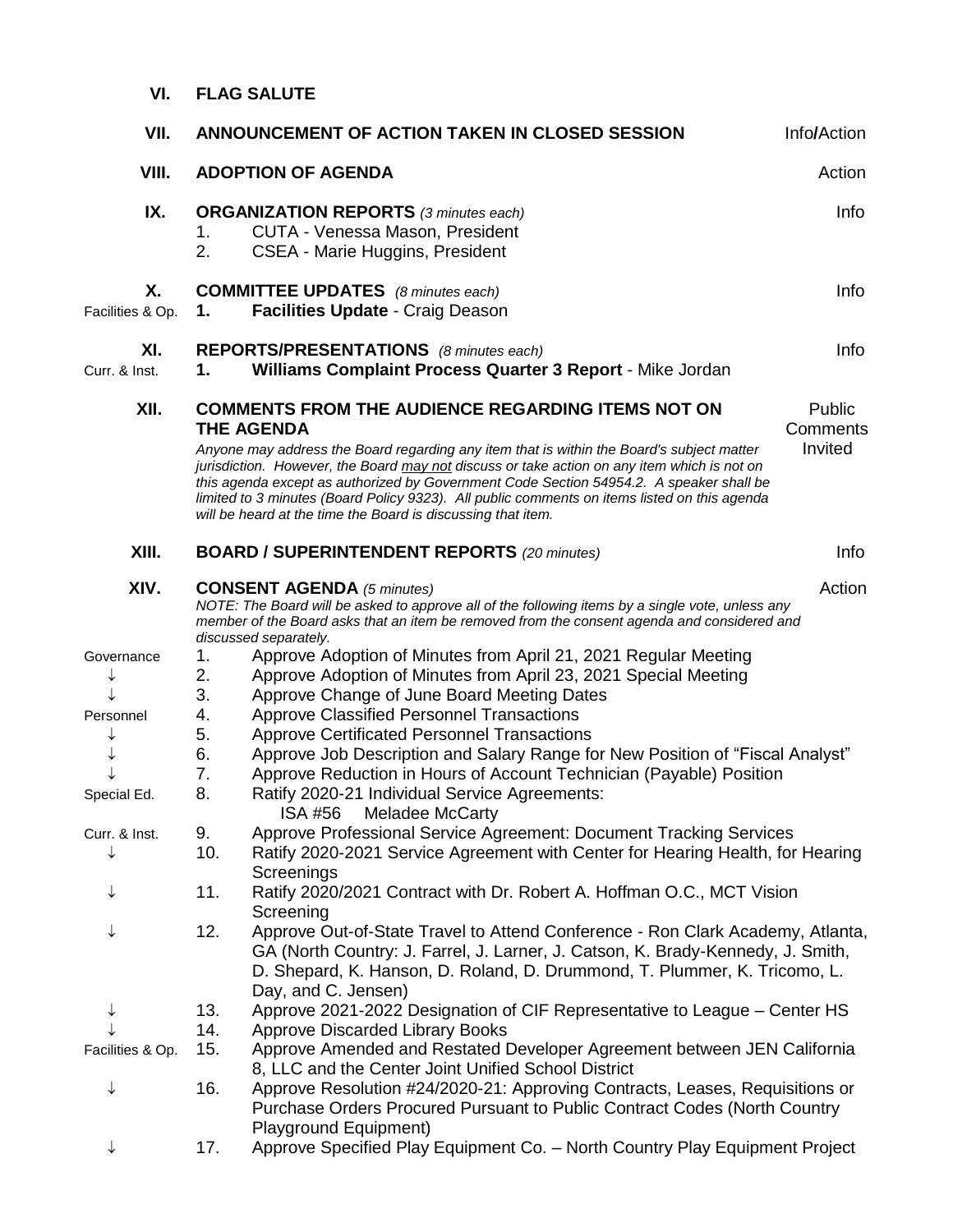| ↓               | 18.                             | Approve Resolution #23/2020-21: Approving Contracts, Leases, Requisitions or<br>Purchase Orders Procured Pursuant to Public Contract Codes (furniture for Oak                                                                                                                                                                                                                                                                                                                                                                                                                                                                                                                                                                                                                                                                                                                                                             |  |  |
|-----------------|---------------------------------|---------------------------------------------------------------------------------------------------------------------------------------------------------------------------------------------------------------------------------------------------------------------------------------------------------------------------------------------------------------------------------------------------------------------------------------------------------------------------------------------------------------------------------------------------------------------------------------------------------------------------------------------------------------------------------------------------------------------------------------------------------------------------------------------------------------------------------------------------------------------------------------------------------------------------|--|--|
| ↓               | 19.                             | Hill Kindergarten classrooms)<br>Approve Professional Services Agreement with Rincon Consultants, Inc., for<br>CEQA Compliance Services for the Center High School CTE Construction<br>Projects                                                                                                                                                                                                                                                                                                                                                                                                                                                                                                                                                                                                                                                                                                                           |  |  |
| ↓               | 20.                             | Approve Notice of Completion – Saenz Landscape Construction Company – Oak<br>Hill Front Landscape                                                                                                                                                                                                                                                                                                                                                                                                                                                                                                                                                                                                                                                                                                                                                                                                                         |  |  |
| ↓               | 21.                             | Approve Disposal of Surplus Equipment:<br>Kubota Tractor Model #3010<br>Kubota Bucket Model #L2205<br>Woods Backhoe Attachment Model #BH7500-1                                                                                                                                                                                                                                                                                                                                                                                                                                                                                                                                                                                                                                                                                                                                                                            |  |  |
| <b>Business</b> | 22.                             | Approve Payroll Orders: July 2020 - April 2021                                                                                                                                                                                                                                                                                                                                                                                                                                                                                                                                                                                                                                                                                                                                                                                                                                                                            |  |  |
| ↓               | 23.                             | Approve Supplemental Agenda (Vendor Warrants): April 2021                                                                                                                                                                                                                                                                                                                                                                                                                                                                                                                                                                                                                                                                                                                                                                                                                                                                 |  |  |
| XV.             |                                 | <b>BUSINESS ITEMS</b>                                                                                                                                                                                                                                                                                                                                                                                                                                                                                                                                                                                                                                                                                                                                                                                                                                                                                                     |  |  |
| Governance      | А.                              | Action<br>Director of Facilities Job Description, Maintenance and Operations<br><b>Supervisor Job Description, and District Organizational Chart</b><br>With increasing responsibilities due to upcoming/increasing school construction<br>within the district, we feel it necessary to change the Assistant Superintendent of<br>Operations and Facilities to a Director position, focusing on school construction,<br>and adding the Maintenance and Operations Supervisor positions to oversee the<br>day-to-day operations in the Maintenance, Groundskeeping, Warehouse and<br>Custodial departments. The Organizational Chart has been revised with the<br>change of the Assistant Superintendent of Operations & Facilities position to a<br>Director of Facilities, with a Maintenance and Operations Supervisor added.<br>Also, some departments have been moved to other Directors to balance out<br>workloads. |  |  |
| Curr. & Inst.   | В.                              | Action<br>2021-2022 School Year Bell Schedules<br>To address the new law requiring that high schools start no earlier than<br>8:30 a.m. and middle schools start no earlier than 8:15 a.m. by the 2022/2023<br>school year, based on all conditions and variables, we are proposing the new<br>start times for the 2021-2022 school year.                                                                                                                                                                                                                                                                                                                                                                                                                                                                                                                                                                                 |  |  |
|                 |                                 | <b>Expanded Learning Opportunities Grant Plan</b><br>Action<br>The Expanded Learning Opportunities Grant Plan (ELOGP) describes the<br>district's plan to use ELO funding to provide supplemental support to mitigate<br>learning loss as a result of Covid-19.                                                                                                                                                                                                                                                                                                                                                                                                                                                                                                                                                                                                                                                           |  |  |
| XVI.            | <b>ADVANCE PLANNING</b><br>Info |                                                                                                                                                                                                                                                                                                                                                                                                                                                                                                                                                                                                                                                                                                                                                                                                                                                                                                                           |  |  |
|                 | a.<br>b.                        | <b>Future Meeting Dates:</b><br>Board Workshop: Saturday, May 29, 2021 @ 9:00 a.m. - Conference Room<br>I.<br>5, 8408 Watt Avenue, Antelope, CA 95843 and/or Virtual<br>Special Meeting: Wednesday, June 9, 2021 @ 6:00 p.m. - Riles Middle<br>ii.<br>School - Room 503 (Board Room), 4747 PFE Road, Roseville, CA 95747<br>and/or Virtual<br>iii. Regular Meeting: Wednesday, June 16, 2021 @ 6:00 p.m. - Riles Middle<br>School - Room 503 (Board Room), 4747 PFE Road, Roseville, CA 95747<br>and/or Virtual<br>Suggested Agenda Items:                                                                                                                                                                                                                                                                                                                                                                                |  |  |
|                 |                                 |                                                                                                                                                                                                                                                                                                                                                                                                                                                                                                                                                                                                                                                                                                                                                                                                                                                                                                                           |  |  |

## **XVII. CONTINUATION OF CLOSED SESSION (Item IV) Action**